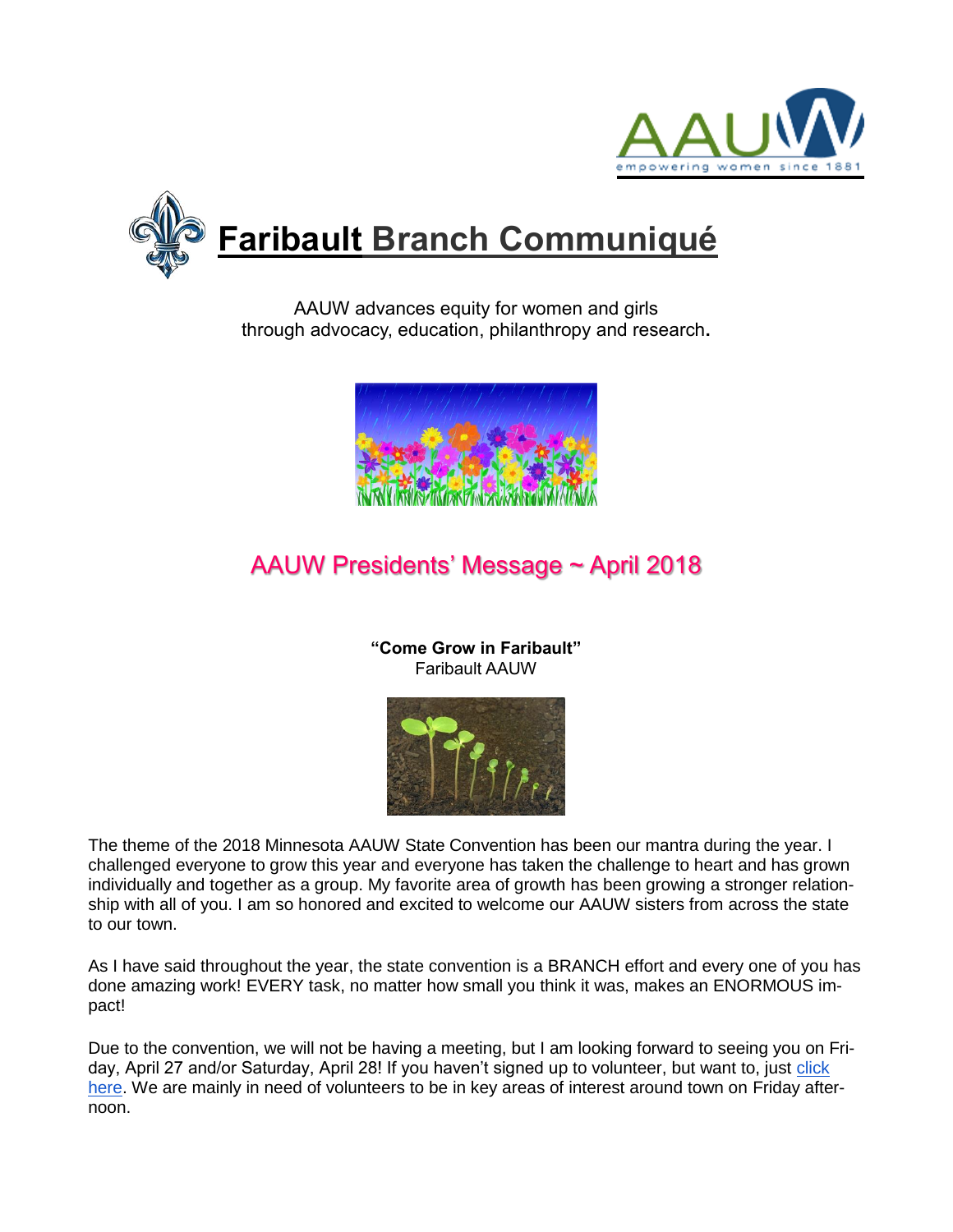As the year comes to a close, we still have two big events: the May picnic AND the Book Sale next month. More details on these events will be in our next newsletter.

If you want to relax and enjoy some quiet time, the next coffee social is on Saturday, April 21 at 10:30 and Bluebird. I hope to see you there! Best Regards, *Cyndy*

#### **Program**



**There will be no program or business meeting scheduled during the month of April. There will be a convention activity scheduled on April 23rd at Rice County Historical Society from 3-5 p.m.**

Betty Harmsen has offered to host the May Annual picnic at her home. Thank you, Betty. *Submitted by Mary Lilquist, Sue Willcutt and Pat Fuchs*

## **Membership Memos**

#### **AAUW Scholarships Offered**

The American Association of University Women Faribault Branch will be awarding two \$1000 scholarships to qualifying local women. The recipients must be enrolled in or accepted to a program at a four year college or university and have completed a minimum of one year. The program may be at the undergraduate or graduate level.

The deadline for applications is May 1, 2018. **Applications are available at:<https://goo.gl/PHPPKJ>**

Email questions and additional requirements to: [kadras1217@gmail.com](mailto:kadras1217@gmail.com)

Scholarship applications are trickling in for our two locally awarded scholarships that are due May 1. We (Kathy Larson, Liz Hartman and Karen Rasmussen) met with Shelly Rockman to select the SCC AAUW Named Scholarship recipient. This \$750 award winner will be announced April 23rd at South Central's annual scholarship awards presentation.

*Submitted by Membership co-vice presidents: Karen Rasmussen and Kathy Larson*

## **Women's History Update**



I was just reading the Minnesota History Magazine and happened upon an article about Betty Strohfus' jumpsuit. The article can be read online by googling Minnesota History Magazine, choosing the current volume and then finding it in the table of contents.

*Submitted by Kathy Kasten*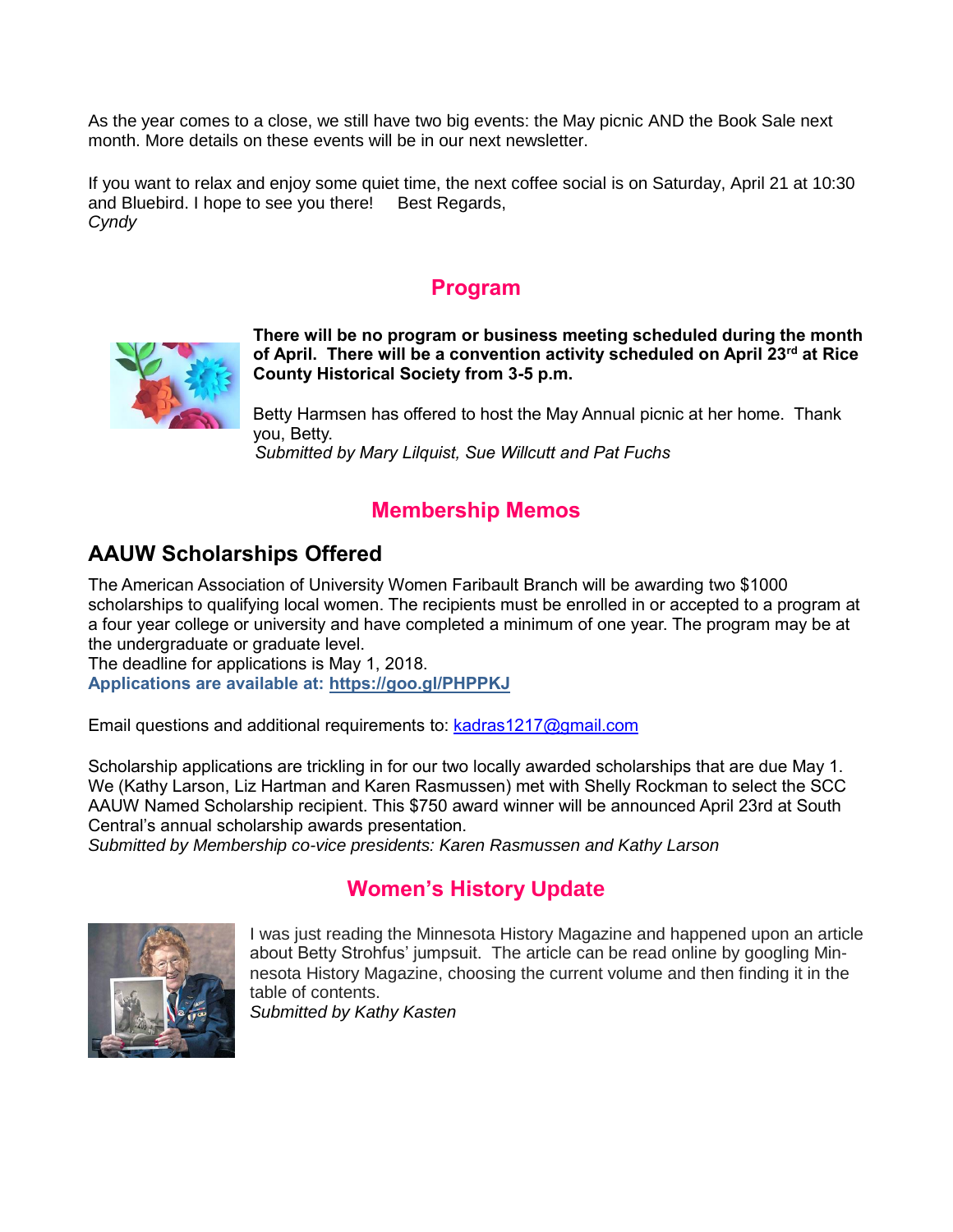#### **Book Club News**

Wow! What a lively discussion we had! Though we are usually quite good at "taking turns," the March 20 discussion of *The Last Goodnight: a Word War II Story of Espionage, Adventure and Betrayal*, found us all interjecting comments and thoughts and taking second turns! We did all agree that Betty Pack, while considered an unsung hero and a very effective spy, had some definite weaknesses - - among them, her parenting skills! Most people enjoyed this vividly written non-fiction account that reads like a suspense novel!



April is **POETRY MONTH** and we will resume meeting at the **home of Barb Dubbels at 6:30 on April 17.** Share some poetry you enjoy, written by anyone, even yourself! Most anything to do with poetry, actually... and since Bob Dylan won the Nobel for Poetry, we will include song lyrics as poetry! *Submitted by Gloria O.* 





Please remind everyone that we'll meet for coffee on Saturday, April 21st at 10:30 at the Blue Bird Cakery. Also, I hope to get more birthday information sent to me as our quarterly dinner celebration will be Wednesday, May 2nd at 5:30 at the Hy Vee back room. Thanks*, Sue*

#### **Secretary's Report**

#### **FARIBAULT AAUW BRANCH MEETING MINUTES March 26, 2018 District One Hospital Classroom**



Cyndy Harrison, president, opened the meeting by expressing gratitude to Colleen Rolling for acting in her absence at the last meeting.

Cyndy shared that she has already written her speech for the state convention, which we are hosting this year. This is a great opportunity for our local members to attend a

state convention. Full Convention cost is \$120. There are still many volunteer opportunities for our members. For those not attending the whole convention and who are volunteering on Friday, you may sign up for Saturday. The Friday Banquet costs \$35. Saturday lunch is \$20. Next year's convention will be in Grand Rapids.

Pat Rice is in charge of the silent auction at the convention. A card reader will be used at the auction. The Gallery on the Go of Faribault has offered to donate a painting session worth \$150 to the silent auction. Our members are encouraged to contribute to our branch's basket; wine is a possible donation.

The secretary's report was printed in the newsletter. The following correction/clarification was made regarding scholarships: "Cyndy Harrison made the application totally online last year. Karen Rasmus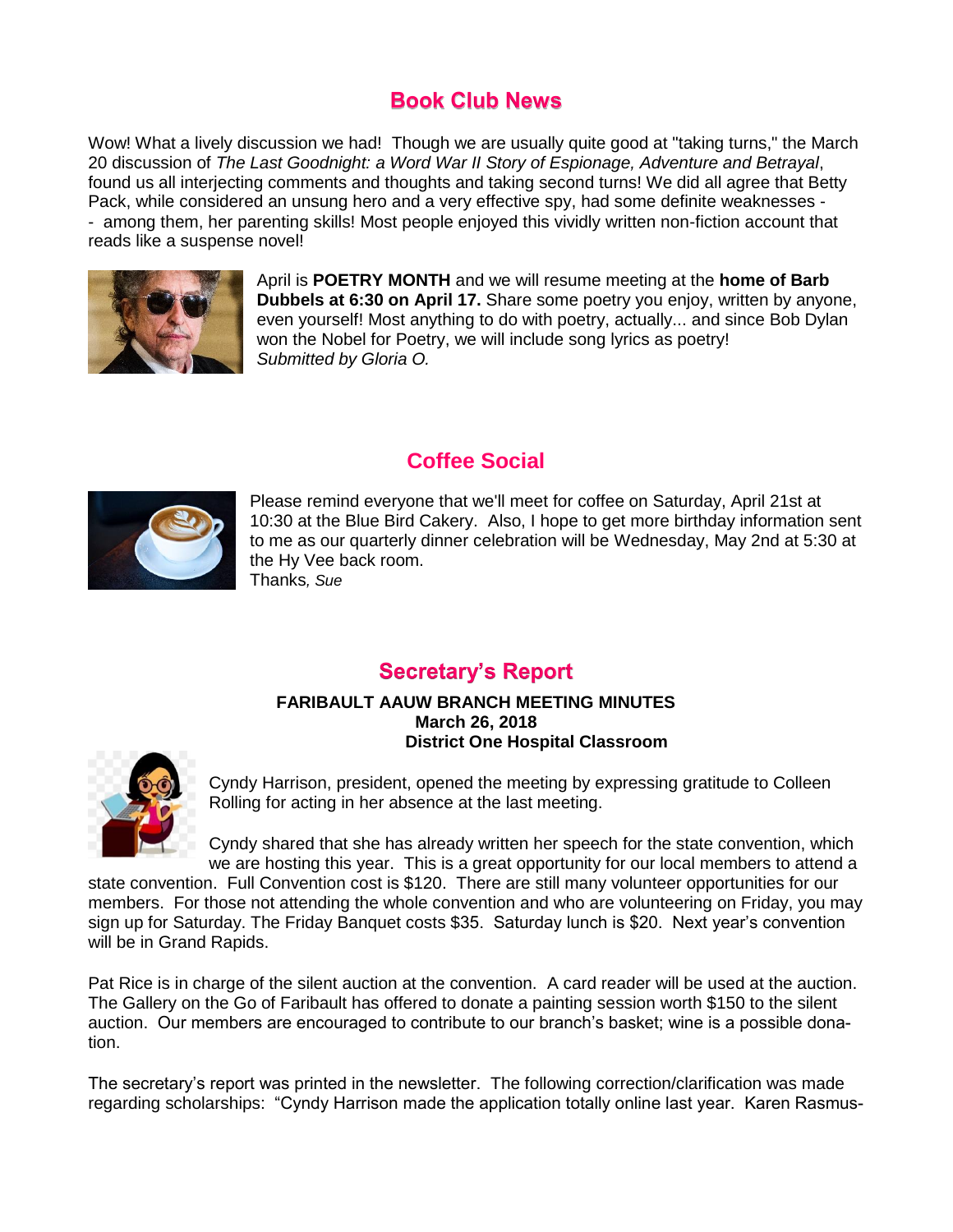sen tweaked it some for this year. Colleen created an email address for applicants to send the required documents. We will continue to use Karen's email for now." Pat Rice moved that the treasurer's report and the secretary's report be accepted as corrected. Emily Nesvold seconded the motion. Motion carried.

Committee Reports:

Membership: Kathy Larson stated that there are no changes at this time. She has requested that the city put out the two Tilt-a-Whirl exhibits in time for our convention, if at all possible.

Social Events: Coffee events were held the last two weeks and were well attended.

Scholarships: A meeting has been scheduled for April 3rd, at 3 pm, South Central College, to choose our \$750 scholarship winner. Past presidents will make the selection. We are still accepting applications for our two \$1,000 scholarships. We have handouts to advertise, plus little sheets to hand out to prospective applicants. See website for criteria. Colleen Rolling will make sure an article advertising the scholarships gets in the paper again.

Book Sale: Pat Rice shared that we have the same location as last year. Our sale will begin on Wednesday, May 30th, delayed because we are hosting the state convention in April. Emily Nesvold said that the Faribault Dept. of Corrections might be able to provide help in moving the boxes. Ruth Hildebrandt has last year's list of book sale buyers/sellers. She would like to give this list to the appropriate person.

State Convention: Pauline Schreiber shared that the Convention Booklet Committee met this morning. Reports are needed from the state branches. Cyndy Harrison has received some and will request the remaining reports. Cyndy and Emily will work together to organize. Our branch also needs to submit the same report highlighting things such as our book club favorites, the Liz Strohfus Airfield renaming, and other special events/projects. Cyndy requested that Gloria Olson do a write-up about the airport renaming. There are also committees regarding breakout meetings and the silent auction. We will be stuffing convention bags on Monday, April 23rd. We can use the Carlander Room at Rice County Historical Building. Registration for the convention will be on Friday. The actual convention will be Saturday at South Central College. Guests will be staying at Borders or Days Inn. There will be shuttles to the Friday night banquet, leaving from Borders at 4:45 and 5:15. Return time will be 9:30 pm. Use of the shuttles is recommended due to limited parking spaces at The Inn. We can ask who intends to use the shuttle and encourage its use when registering guests. Four registered members are needed to serve as pages(2) and tellers(2). Miscellaneous help may be needed throughout the convention, including monitoring the silent auction room. Cyndy will be making table assignments at the luncheon to assure that members from various branches mingle. Lunch placemats and decorations are being coordinated by Ruth Ann Marsh. Conversation starters will be placed at tables. Arna Farmer is catering the breakfast and luncheon. Everyone needs to let Julie Olson know if they want lunch. Breakout sessions will be at 1:30 and 2:45, each limited to one hour so that people can go to the silent auction. Bars and coffee are needed for registration. Bring to Historical Society Thursday afternoon or at registration. Gift items for bags are being gathered. Cyndy has 150 phone holders and notebooks. We could get seeds from Farmers' Seed, fitting with the Come Grow in Faribault theme. Faribault Foods may have coupons to offer. Gloria Olson suggested we share booklists provided by the Women's Press.

Tri-Branch Luncheon: Saturday, April 7th at 11:30, 410 Stafford Lane, Dundas. Northfield AAUW is hosting. Tim Penny is the featured speaker. Cost is \$20. Need to sign up by March 31st. Payment may be made at the door. Must cancel by April 2nd or we will be responsible for the cost. A sign-up sheet is being routed tonight. We will carpool.